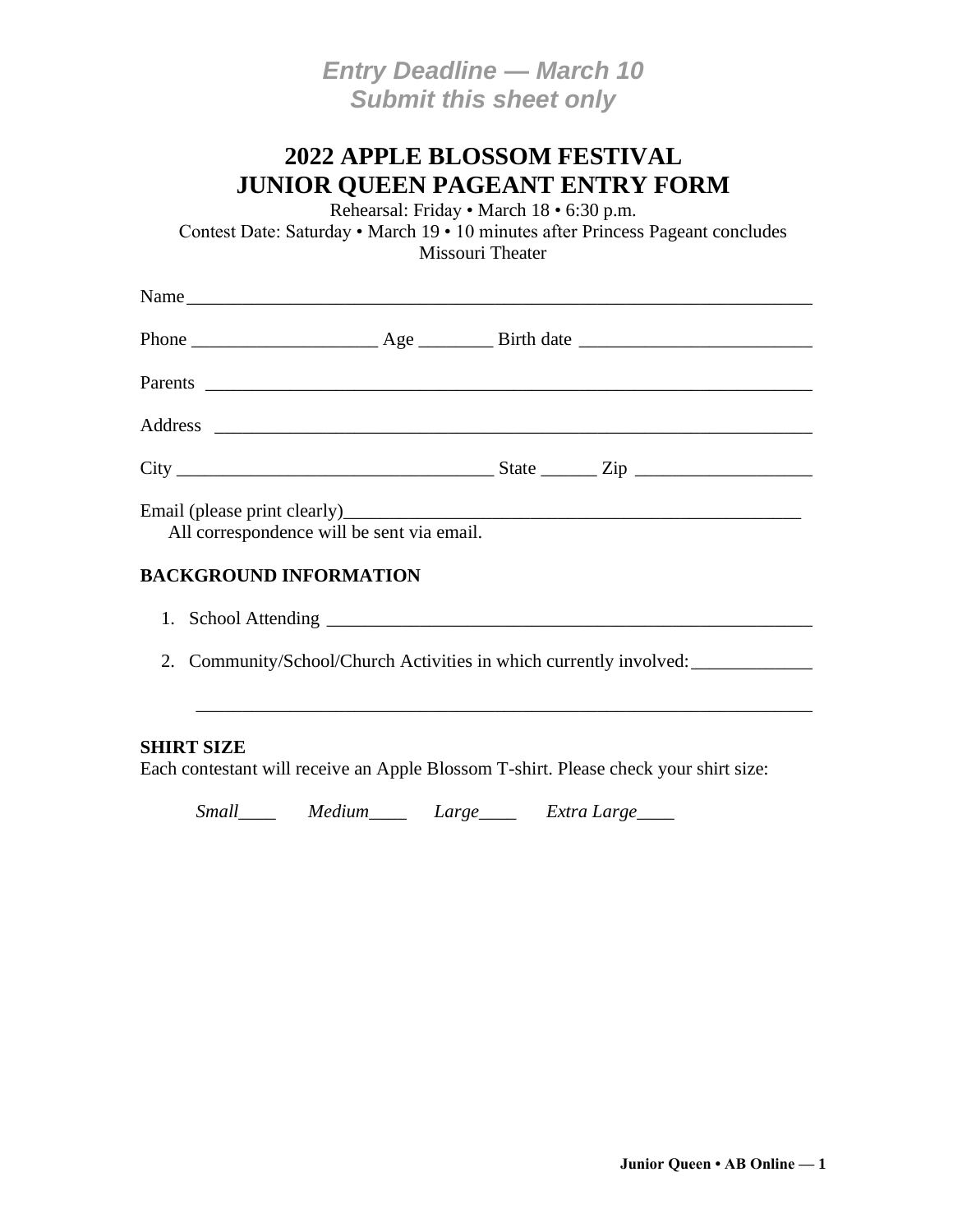# **2022 APPLE BLOSSOM FESTIVAL JUNIOR QUEEN PAGEANT INFORMATION**

Rehearsal: Friday • March 18 • 6:30 p.m.

Contest Date: Saturday • March 19 • 10 minutes after Princess Pageant concludes Missouri Theater

#### **RULES AND REGULATIONS**

- Female, age 11-14 (inclusive) as of March 1, 2022.
- Competition in the following categories:
	- o Essay on separate sheet of paper (200 words or less) If you could pick any person you wanted, who would you invite to a garden party? Why choose that person?
	- o Modeling (party/dressy appropriate attire, NO FORMALS ALLOWED) for a short interview with emcee. Essays may be read on stage.
- Location: Missouri Theater
- Entry Fee: \$40, *nonrefundable after March 4, 2022*.
- **Contestants are limited to first 20 applicants**. **Get your entry in early.**

#### **PRIZES AND AWARDS**

- Junior Queen and Attendants will ride in Apple Blossom Parade on May 7, 2022.
- Junior Queen, Queen and Princess will have professional portraits taken by LaTonya Williams Photography on March 20, 2022, at 4:30 p.m. (Mandatory)
- Junior Queen will receive \$200 cash. She will also receive a portrait of herself in crown — compliments of LaTonya Williams Photography, a crown, and flowers.

Your entry form must include application, fee, essay, and photo. Your entry form, fee, and essay must be delivered to the location below by March 1st**.**

- Complete your application
- Write your essay and send picture. EMAIL APPLICATIONS TO:
	- o [Mwolfe1@missouriwestern.edu](mailto:Mwolfe1@missouriwestern.edu) Please put Apple Blossom in subject line.
	- o Pay via Paypal to [AppleBlossomParade@yahoo.com](mailto:AppleBlossomParade@yahoo.com) or mail to

Apple Blossom Pageant, P.O. Box 34, St. Joseph, MO 64502

o Call 816-261-0422 or 816-383-1312 and leave a message, and call will be returned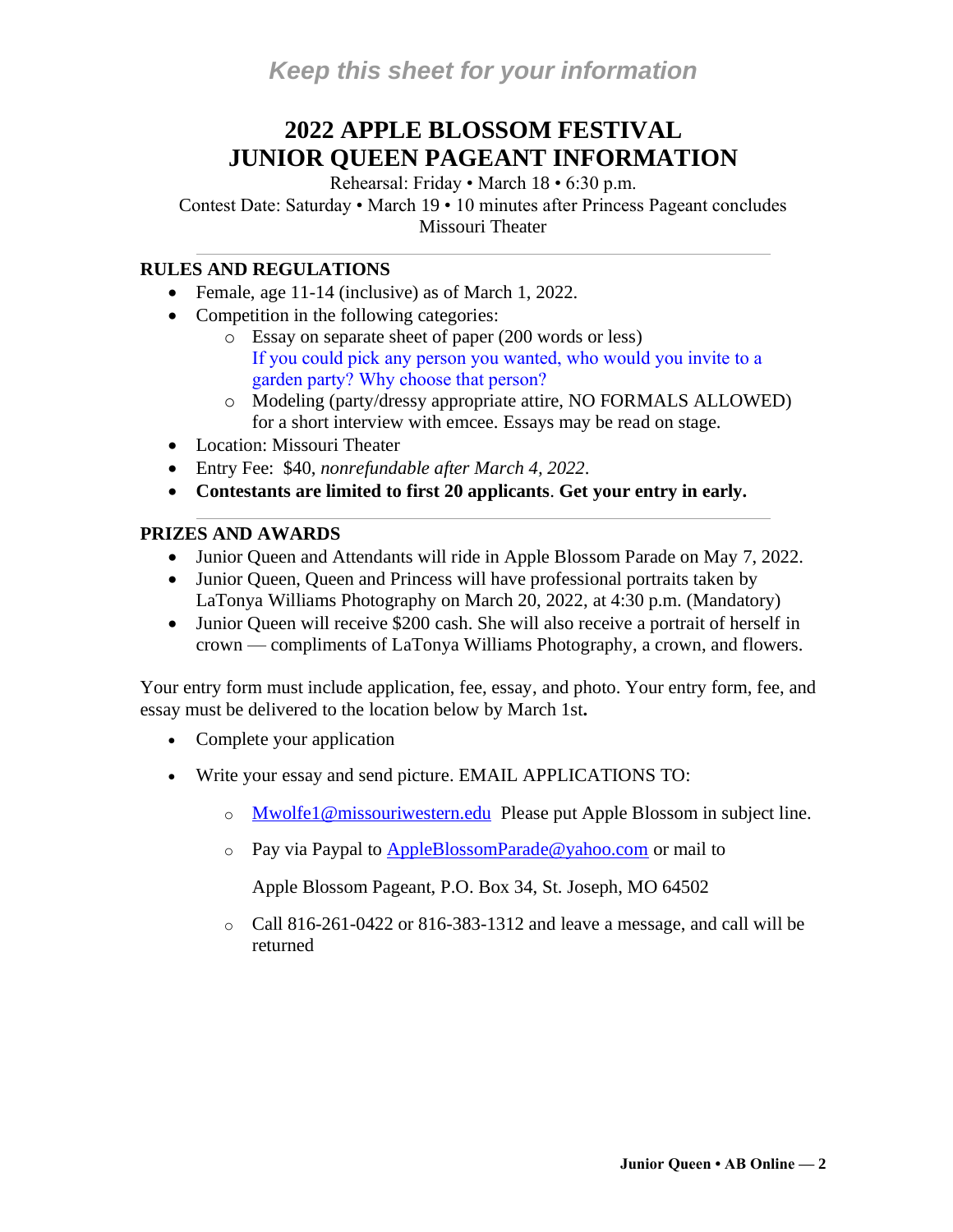• *Keep this sheet for your information*



### **PAGEANT REHEARSALS — MANDATORY ATTENDANCE**

**Missouri Theater Friday, March 18, 2022**

Princess – 6-6:30 p.m. Queen and Junior Queen – 6:30 p.m.

*IMPORTANT: For both rehearsals, bring the shoes you will be wearing on stage so you can get the feel of them.*

## **REMINDER: LIMITED TO FIRST 20 CONTESTANTS**